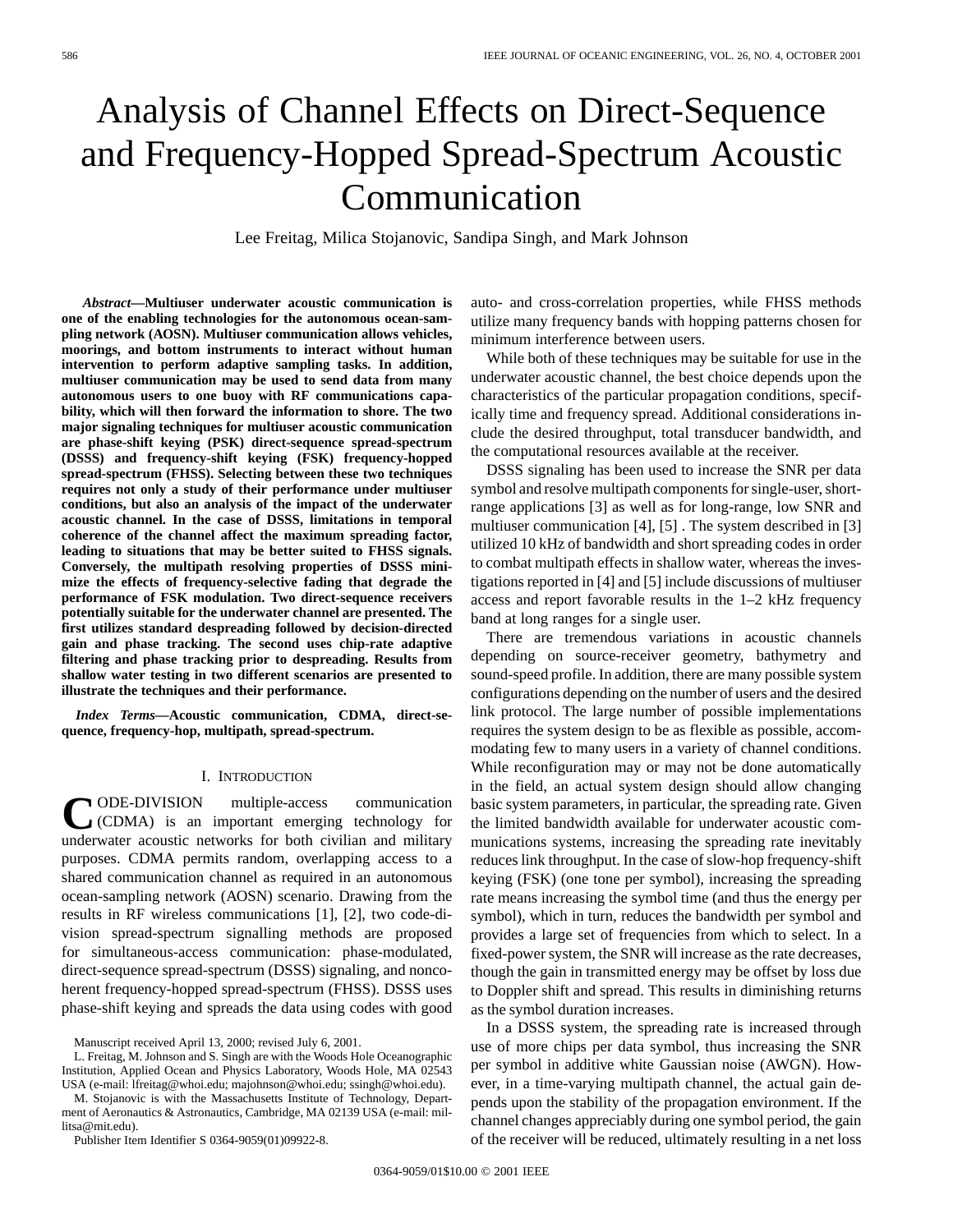when the length of the spreading code is increased past a certain point. This consideration motivates the design of a receiver which compensates for channel variability prior to despreading, thus decoupling channel stability from spreading rate selection as much as possible.

The primary contributions of this paper are two new receiver designs for direct-sequence spread-spectrum signaling, and the comparison of these receivers with frequency hopped FSK modulation in the ocean. One of the receivers combines the conventional matched filter with adaptive phase and gain tracking at the symbol rate. This represents the minimum-complexity DSSS processor suitable for a channel with amplitude and phase variation. The second receiver is based on a decision-directed adaptive equalizer which operates at the chip rate. While this receiver has higher complexity, it will be shown to have better performance than the symbol-rate receiver in a time-varying multipath channel.

For both FHSS and DSSS, the in-water test results focus on the changes in receiver performance with respect to the spreading rate. In AWGN, the relation is linear, whereas in the time-varying underwater environment the gain depends upon the channel, and in the case of the adaptive receiver, on the amount of variation which is removed during the equalization process.

The paper is organized as follows. In Section II, frequency-hop spread-spectrum is reviewed. In Section III, direct-sequence spread-spectrum modulation is reviewed and the two candidate receivers are presented. In Section IV, experimental data from shallow-water testing are presented.

## II. FREQUENCY-HOPPED SPREAD-SPECTRUM

Frequency hopping is normally employed in single-user FSK systems in order to provide channel clearing time in a multipath environment. The transmitter uses a set of pre-determined frequency bins and steps through each sequentially. The total number of frequency bins is selected such that it exceeds the maximum multipath delay, so that no bin is re-used until the channel is clear.

Multiuser frequency hopping normally uses a large number of bins which are shared by a number of users [1], [2]. Many methods of selecting patterns for each user have been developed. One commonly used method which minimizes the number of times users transmit in identical bands is to use a prime number of frequency bins and assign patterns which increment through the frequency set by k where k is the user number [7]. In this case, any pair of users will occupy the same bin only once per pass through the hopping pattern. The irreducible error-rate due to collisions between users requires selection of an appropriate error-correction code. A large selection of bins reduces the number of coincidences, lowers the error rate and reduces the required coding gain.

In a multiuser environment with multipath, the interference between users includes not only coincidences where users step into the same band at the same time, but where multipath from one user is present when the second user utilizes that band. The performance impact is a complex function of the multipath profile, specifically the amount of power outside the symbol period  $T$ . Thus, multiuser frequency-hopping systems in multipath require more bins than would otherwise be required. The minimum number requires knowledge of the channel-impulse response, nominal numbers may be set using the maximum expected multipath delay and the number of users.

Maximizing the number of users within a constant bandwidth means that the number of frequency bins should be large and their resultant bandwidth relatively narrow. This corresponds to the usual methodology of setting tone duration to be long with respect to the channel clearing time so that there is little signal energy beyond the symbol period. However, the delay spread in the shallow-water channel often exceeds several tens of milliseconds, and thus the first design criterion results in many narrow bands which are subject to fading and vulnerable to small Doppler shifts.

In applications where source-receiver motion is high, the tone length is selected so that the bandwidth is much larger than the maximum expected Doppler shift. The larger the bandwidth, the greater the immunity to frequency-selective fading which may be present in the channel. Unfortunately, as the number of bins are reduced the probability of error due to collisions (direct or multipath) between users increases.

While frequency-hopping FSK is very simple to implement, it has performance limitations in frequency-selective channels. In an effort to overcome these limitations, diversity and error-correction coding are often employed [11]. Convolutional codes with long constraint lengths are often combined with interleaving to provide good performance in frequency-selective channels.

## III. DIRECT-SEQUENCE SPREAD-SPECTRUM

A  $k$ -user direct-sequence spread-spectrum communication system utilizes a family of  $k$  L-length codes with low cross-correlation [8], one of which is used by each user to modulate a binary data stream  $[0, 1]$  mapped to  $[-1, 1]$ . The -length bi-phase modulated code is transmitted at the chip rate  $1/Tc = B$ , where B is the maximum bandwidth. The resulting throughput in bits per second is  $B/L$ .

The simplest receiver for a direct-sequence spread-spectrum signal is the conventional single-user receiver. In this receiver, the signal is multiplied by the original code and integrated over the duration of one data symbol. This operation is known as despreading. By despreading the signal, the receiver extracts the processing gain, which is equal to the number of chips per symbol,  $L$ . In a static or slowly-varying channel, the SNR at the output of despreader is  $L$  times greater than the SNR at its input. In a multiple-access system, other users' signals interfere with the desired signal at the input to the receiver. In this situation, despreading performs the additional function of decorrelating multiple-access interference (MAI). The interfering signals have spreading codes that are orthogonal to the desired user's spreading code, and thus they are suppressed during despreading. In practice, however, the codes are not ideally orthogonal, leading to residual MAI. The level of residual MAI is determined both by the cross-correlation properties of the sequences and by the input power levels of the interferers and the desired user. An interferer whose received power is much higher than the desired user's power may create substantial residual in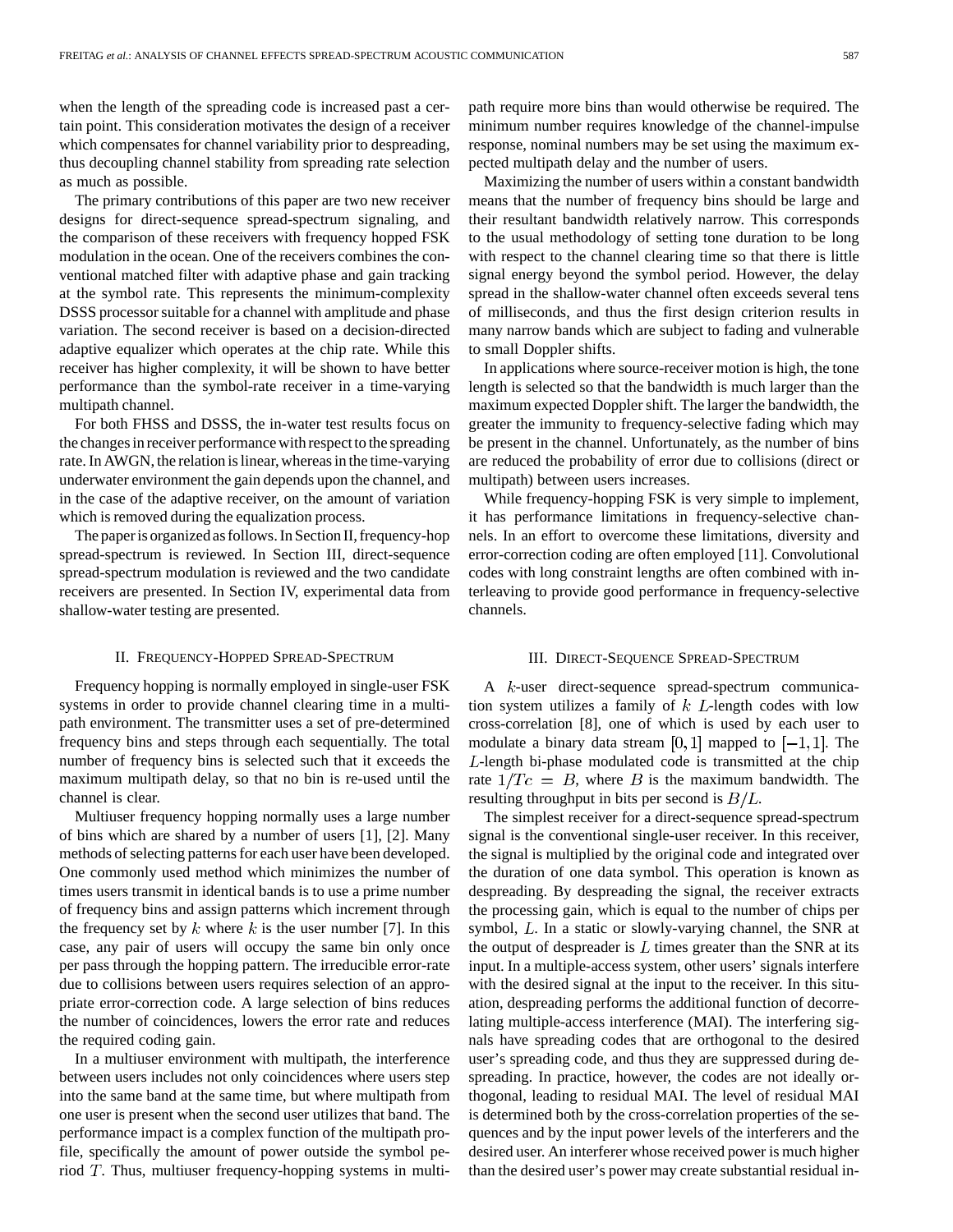terference even if the cross-correlation values are very low (but nonzero). This near–far situation can occur if the interferer is much closer to the receiver than the desired transmitter and the processing gain is not sufficient to offset the signal-to-interference ratio. To alleviate the near–far problem, direct-sequence spread-spectrum systems use power control. The various transmitters are told at which levels to transmit so that their signals arrive at the receiver with approximately equal powers. In addition to power control, multiuser receivers can be employed. These receivers attempt to detect not only the desired user's signal, but the signals of all active users. To do so, multiuser receivers use the knowledge of all the spreading codes. While they can attain excellent performance, their implementation complexity is extremely high. Multiuser receivers for underwater acoustic communications with very low processing gains have been investigated in [13]. Presently, we focus on two single-user receivers, the conventional despreader with symbol-rate phaselocked loop (PLL) plus gain control, and the chip-rate adaptive receiver with despreading performed at the equalizer output.

#### *A. DSSS Receiver With PLL and Automatic Gain Control*

To apply the conventional matched filter receiver to a multipath channel with varying phase several conditions must be met. One, to ensure that the ISI is not destructive, the symbol duration should be chosen to be much greater than the multipath spread of the channel,  $T = LT_c \gg T_m$ . If this condition is not met, there will be residual ISI at the output of the despreader and reduced receiver performance. Also, the despreader has no capability to track the phase variation typically found in the underwater channel. Thus, to make the conventional receiver applicable to the problem at hand, a PLL must be added. In addition, the power of the received signal varies with time and this must be tracked as well.

There are a number of methods for implementing a PLL [14]. The method proposed in this paper is a symbol-rate, decision-directed PLL suitable for use with an arbitrary M-ary linear modulation. Such a modulation provides the bandwidth efficiency needed in many underwater acoustic channels, while use of decision-direction in the PLL effectively uses available information from the equalizer and avoids squaring techniques that enhance noise and multi-user interference.

The performance of the PLL is governed by the choice of phase-tracking constants, or the loop filter parameters, which determine the loop bandwidth and the conditions for the loop stability [14]. The optimal values of these constants depend on the signal amplitude. For this reason, it is desirable that the input signal be of constant amplitude. Automatic gain control (AGC) is thus included immediately prior to the PLL.

The AGC is implemented by estimating the time-varying signal power and normalizing the signal accordingly. Let  $w(t)$ be the output of the despreader which is provided to the AGC. The signal power  $P = E\{|w^2(t)|\}$  can be estimated by computing the weighted time-average

$$
P(n) = (1 - \alpha) \sum_{i=0}^{n} \alpha^{n-i} |w^2(i)|
$$
 (1)

where  $\alpha \leq 1$  is an exponential weighting factor. Taking the expected value of both sides of (1) and letting  $n \to \infty$ , we can verify that  $P(n)$  is an asymptotically unbiased estimate of the power  $P$  which is assumed to be wide-sense stationary. The expression for the power estimate (1) can be written in the form of a recursion

$$
P(n) = \alpha P(n-1) + (1 - \alpha) |w^{2}(n)|.
$$
 (2)

The power estimate is used to normalize the signal  $w(n)$ 

$$
v(n) = \frac{w(n)}{\sqrt{P(n)}}.\t(3)
$$

Neglecting ISI, and assuming perfect normalization, the output of the AGC can be modeled as

$$
v(n) = d(n)e^{j\theta(n)} + z(n)
$$
\n<sup>(4)</sup>

where

- $d(n)$  data symbols from an independent and identically distributed unit-variance sequence;
- $\theta(n)$  unknown phase;
- $z(n)$  additive noise.

The decision-directed PLL produces an estimate of the data symbol as

$$
\hat{d}(n) = v(n)e^{-j\theta(n)}\tag{5}
$$

where  $\hat{\theta}(n)$  is the phase estimate. The error in data-symbol estimation is given by

$$
e(n) = d(n) - \hat{d}(n). \tag{6}
$$

The data symbols  $d(n)$ , needed to compute the error, are known during the training period. After the training period, decisions  $\tilde{d}(n)$  are used in place of the true values  $d(n)$ . The decisions are made on the estimates  $d(n)$ . In what follows correct decisions are assumed.

The task of the PLL is to form an estimate of the phase which will minimize the error in the mean square sense. This task will be accomplished when

$$
\frac{\partial E\left\{|e^{2}(n)|\right\}}{\partial \hat{\theta}} = -2E\left\{\text{Im}\left\{\hat{d}(n)e^{*}(n)\right\}\right\} = 0. \quad (7)
$$

The instantaneous value of this gradient defines the phase error

$$
\psi(n) = \operatorname{Im} \left\{ \hat{d}(n)e^*(n) \right\} = \operatorname{Im} \left\{ \hat{d}(n)d^*(n) \right\}. \tag{8}
$$

The data symbols needed to compute the phase error after the training period are obtained by making the decision on the estimates  $d(n)$ . In the absence of decision errors

$$
\psi(n) = \operatorname{Im} \left\{ v(n) e^{-j\theta(n)} d^*(n) \right\}.
$$
 (9)

In the absence of noise, and with perfect gain control, the above expression can be written as

$$
\psi(n) = \sin \left[\theta(n) - \hat{\theta}(n)\right]
$$
  
=  $\sin \Delta \theta(n) \approx \Delta \theta(n)$  for  $|\Delta \theta(n)| \ll 1$ . (10)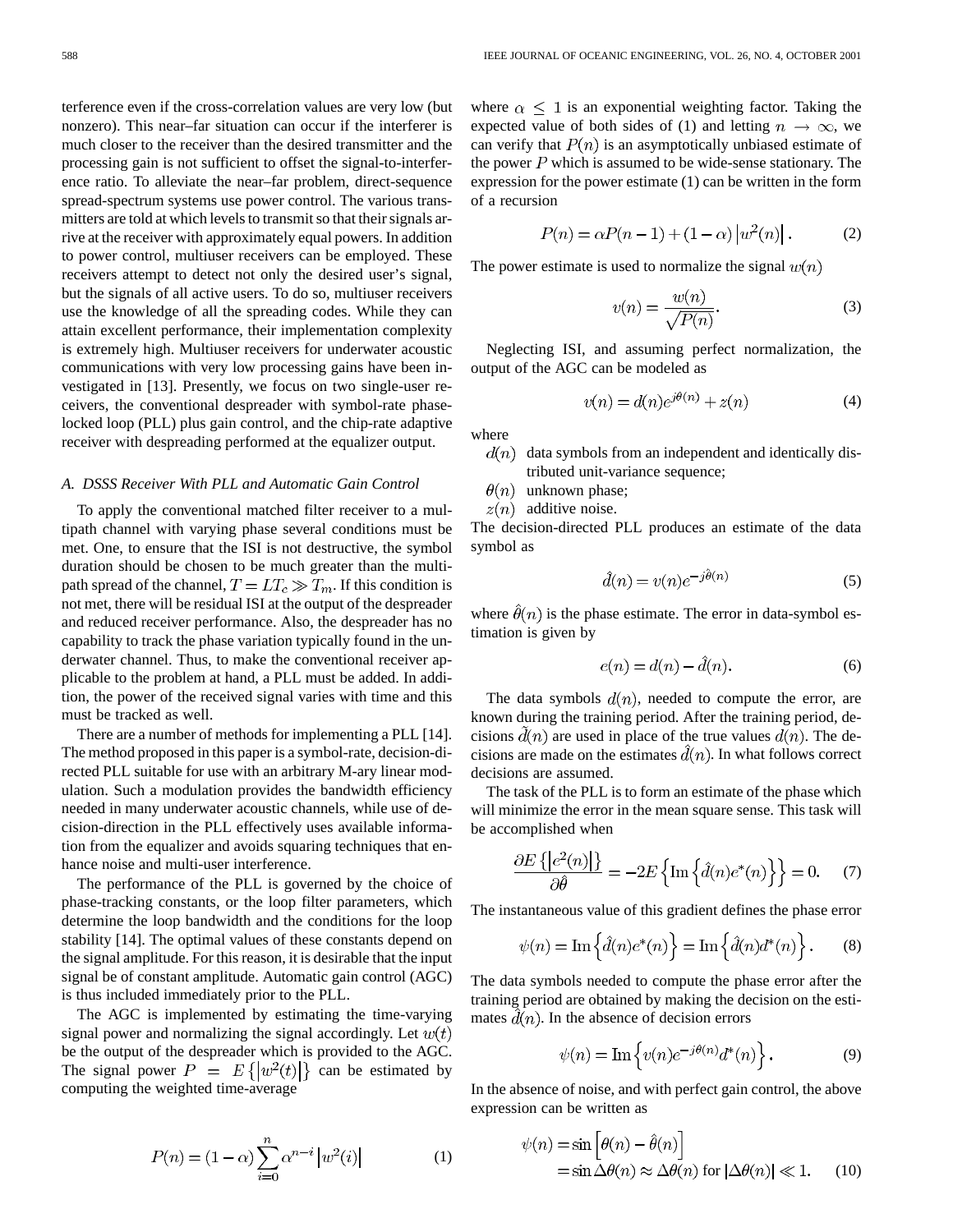

Fig. 1. Block diagram of the direct-sequence spread-spectrum receiver showing the standard despreading and decision process augmented by a decision-directed phase-locked loop with automatic gain control.

The phase error  $\psi(n)$ , computed with (8), is used with a secondorder filter to obtain the phase estimate

$$
\hat{\theta}(n+1) = \hat{\theta}(n) + K_1 \psi(n) + K_2 \sum_{i=0}^{n} \psi(i)
$$
 (11)

where  $K_1$  and  $K_2$  are tracking constants chosen to provide the desired loop gain and bandwidth.

The complete PLL consists of (5), (6), (8) and (11). The PLL operates at the symbol rate, i.e., a new estimate of the phase is obtained only every  $L$  chips. The phase-tracking performance is thus affected by the symbol duration and tracking is faster with shorter  $L$ , which may conflict with the requirement for  $L$ to be longer than the multipath duration. The results of using the symbol-rate receiver (Fig. 1) on in-water data are discussed next. A modified receiver structure which removes this constraint is examined in the Section IV.

#### *B. DSSS Receiver With Chip-Rate Equalization*

The receiver described above tolerates phase and amplitude changes but is less tolerant of multipath. As already noted, the spreading code must be longer than the multipath delay in order to avoid intersymbol interference after despreading. However, to achieve the spreading gain  $L$ , the channel must be stationary over the code length. In a nonstationary environment, a longer code leads to larger phase and multipath variation over a code period, thus reducing the achievable spreading gain.

In order to improve the performance of DSSS in a nonstationary environment, an adaptive receiver structure in the form of a chip-rate decision feedback equalizer [9] is proposed (Fig. 2). The adaptive chip-rate equalizer reduces multipath and performs Doppler correction [10], *prior* to despreading. While the receiver introduces additional complexity by operating at the chip rate rather than the bit rate, the channel tracking capability is increased and otherwise unresolvable interchip interference is removed. This approach allows direct-sequence signaling to be used even when the delay spread exceeds the symbol length  $L$ .

An equally important feature of the adaptive chip-rate receiver is its ability to reduce interference from other users [2]. The filter taps are adapted using a minimum mean-square error criterion, which in the presence of interfering users attempts to suppress other users in addition to minimizing the effects of ISI. When multiple hydrophones are available the receiver provides



Fig. 2. Spread-spectrum receiver with chip-rate adaptive equalizer placed before the despreader.

MMSE combining and tends to focus the array on the user of interest through adaptation of the feedforward filters.

It was pointed out in Section III. A that direct-sequence systems are often operated at a very low SNR per chip, and that the spreading gain  $L$  is used to extract the transmitted data. This means that reliable chip-rate decisions are not normally available for feedback in the equalizer. In a practical receiver, tentative chip decisions are needed to update the equalizer filters without delay. Some of the options for obtaining chip decisions are to make are: 1) hard decisions on the chip estimates; 2) hard decisions on the partially despread symbol; or 3) soft decisions on the partially-despread symbol [6]. A partially-despread data symbol is the running sum at the output of the matched filter receiver where reliability increases with summation length.

An alternative approach is to allow a one-symbol delay in updating the equalizer, though at a subsequent loss in tracking rate. In this method, the received signal is processed using equalizer coefficients from the previous symbol, then despread to estimate the actual transmitted chips, which are then fed back to update the filters. In what follows, perfect chip feedback is used to provide an upper bound to the performance of any practical feedback technique.

The decision feedback equalizer operates on the complex baseband signal  $x(n)$  which is fractionally sampled at twice the chip rate. This signal is used with previous chip decisions  $\tilde{c}$ to form the estimated chip value

$$
\hat{c}(n) = \Phi^*(n)W(n)e^{-j\theta(n)}
$$

where  $\Phi(n) = [x(2n), x(2n-1), \dots, x(2n-N_f), \tilde{c}(n-1)]$  $[1), \ldots, \tilde{c}(n - N_b - 1)]$  and  $N_f, N_b$  are the number of feedforward and feedback filter elements respectively. The filter vector  $W(n)$  for the *n*th chip is a composite of  $N_f$  feedforward and  $N_b$  feedback weights and it is updated using the LMS or RLS algorithm [12]. The algorithm is driven by the chip error  $e(n)$  =  $c(n) - \hat{c}(n)$ . The error is computed using either the true value of the chip  $c(n)$  or the hard decision  $\tilde{c}(n)$ .

A chip-rate PLL is required to correct for Doppler shift which is inefficient for the equalizer alone to remove. The phase error for the current chip is computed using

$$
\psi(n) = \text{Im}\left\{c^*(n)\hat{c}(n)\right\}
$$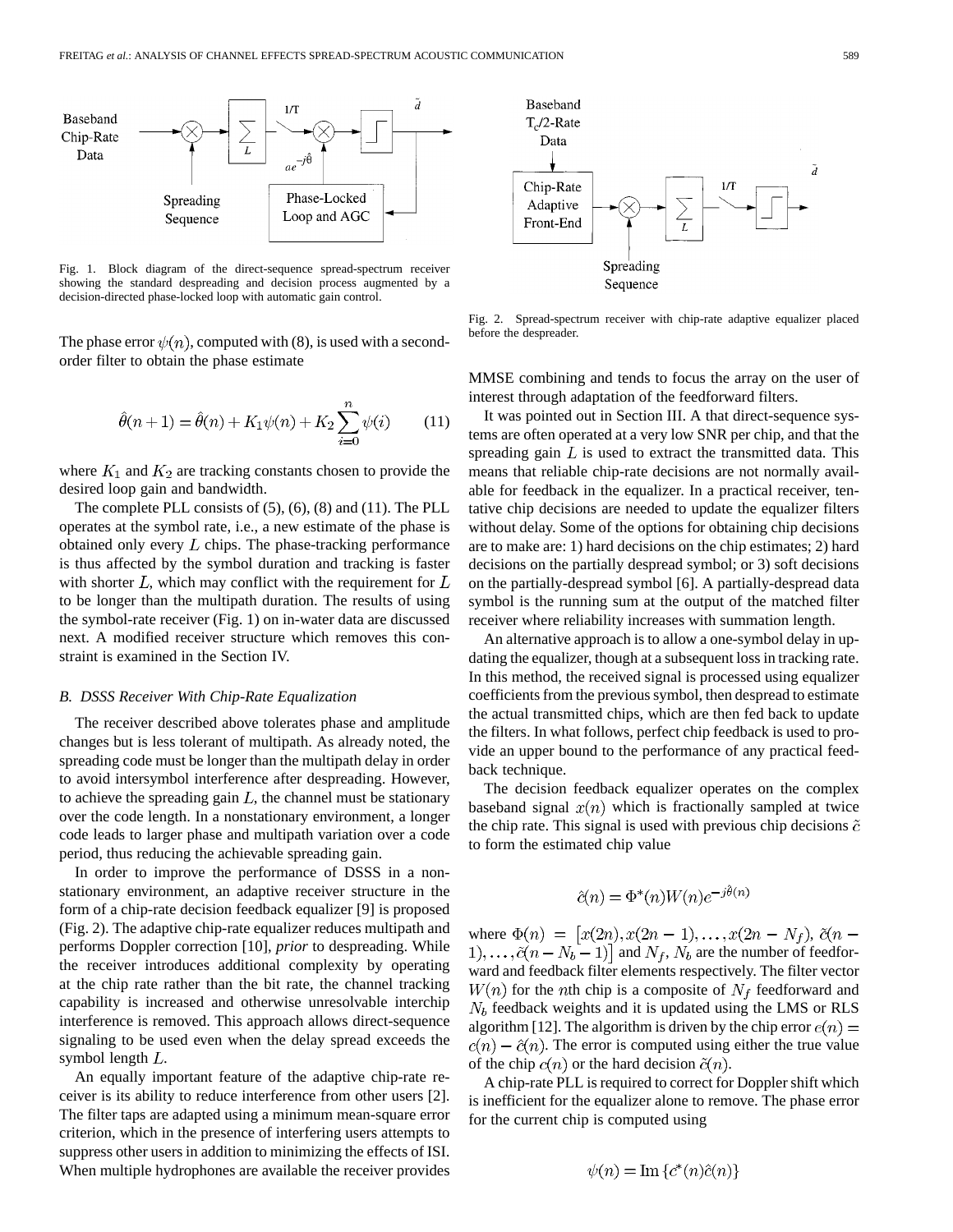| Spread Factor | Data Rate         | Symbol Time       | FSK Bin Pairs |
|---------------|-------------------|-------------------|---------------|
| 255           | 19 <sub>bps</sub> | 53.1 ms           | 70            |
| 127           | 38 bps            | $26.5$ ms         | 35            |
| 63            | 76 bps            | $13.1 \text{ ms}$ | 17            |
| 31            | $155$ bps         | $6.5 \text{ ms}$  | 8             |
| 15            | 320 bps           | $3.1 \text{ ms}$  |               |

FOR THE EXPERIMENTS

and the phase estimate  $\hat{\theta}(n+1)$  for the next chip is updated using  $(11)$ 

$$
\hat{\theta}(n+1) = \hat{\theta}(n) + K_1 \psi(n) + K_2 \sum_{i=0}^{n} \psi(i).
$$

At the output of the equalizer,  $L$  nonquantized chip estimates are despread to form the estimate of the data symbol

$$
\hat{d}(i) = \frac{1}{L} \sum_{m=(i-1)L}^{i} \hat{c}(m)^* c(m)
$$

The symbol decision is finally made by hard limiting (in the case of binary PSK) the above estimate

$$
\tilde{d}(i) = \text{sgn}\left\{\hat{d}(i)\right\}.
$$

#### IV. EXPERIMENTAL RESULTS

A series of tests were conducted at short range in shallow water to determine the performance of the various signals and receivers. A set of five FHSS and five DSSS signals were transmitted at rates varying from 19 bps to 320 bps using a center frequency of 13.5 kHz and a 4800-Hz bandwidth. The data rates and symbol durations are summarized in Table I. The signal power was approximately 183 dB re micro-Pascal. The FHSS and DSSS signals were sent in an alternating fashion from the slowest to the fastest with small delays between the packets. The purpose of transmitting the signals at five different data rates was to measure the performance with respect to spreading rate for both modulation types.

The frequency-hopped signals use binary frequency-shift keying and step sequentially through all frequencies while the direct-sequence signals use binary phase-shift keying and Gold codes [8] for spreading. The number of data bits per packet was fixed at 416. For the DSSS signals 1024 chips of training were included at the start of each packet. The entire set of signals spanned approximately 90 s and the tests lasted 30 to 45 min. Coarse timing acquisition was achieved by matched-filtering to a 0.2-s frequency-modulated signal transmitted prior to each DSSS or FHFSK packet. The FM sweep was also used to estimate the channel impulse response.

The direct-sequence signals were down converted from the 13.5-kHz carrier to baseband and sampled at 9600 Hz which provides two samples per chip. The data were processed using both the symbol-rate matched-filter receiver and the chip-rate adaptive receiver described in the Section III.

Example impulse responses and spectra of the two time-varying channels are shown in Fig. 3. The response is highly reverberant in both cases, but with different decay constants. In both cases, the multipath produces a frequency-selective spectrum. These channels are relevant for shallow-water sampling networks or coastal AUV operations. Test 1 was performed in 20 m deep water over a 400 m path in an enclosed harbor, while Test 2 was performed over a 500 m path with depth ranging from 2 m to 6 m. The data were recorded using a single broadband hydrophone and digitized for later laboratory analysis. The transmitter and receiver were not rigidly mounted, but were suspended from a pier and moved 10–30 cm with the prevailing currents.

# *A. FHSS Results*

The FHSS signals were demodulated using a matched-filter bank after being synchronized to the FM signal. Hard decisions were made on the filter bank output and the number of bit errors was measured by comparison with the known data. Sufficient errors were observed with the FHSS signals so as to allow meaningful BER measurements down to  $10^{-4}$ .

The bit error-rate results obtained with the FSK signals are shown in Fig. 4. It is apparent that increasing the tone length improves the bit-error rate consistently for the very shallow water test (Test 2), while in the harbor (Test 1) the added energy provides less improvement at each reduction of data rate, and offers no improvement at the lowest rate. The reason for the performance difference is due to the nature of the acoustic channel. The harbor has the longest reverberation and the potential for the highest variability due to currents in the enclosed area. The very shallow water channel has more spectral nulls, but higher signal level than in the harbor.

Increasing the amount of energy per bit decreases the bit-error rate in very shallow water, while in the more reverberant harbor channel no additional gain is available when the time per symbol exceeds 26 ms (127 chips per symbol divided by 4800 chips per second). In channels such as this one, increasing the energy per bit is more appropriately done by fixing the tone bandwidth and increasing the coding gain to improve reliability, or by using fast-hopping where multiple tones are transmitted to convey one data symbol.

## *B. Symbol-Rate DSSS Receiver Results*

Fig. 5 shows an example of the performance of the simple matched-filter DSSS receiver. Results of processing one packet each of spreading rates 31, 63, and 127 are shown. The  $L = 15$ code is too short with respect to the multipath delay and, hence, ISI cannot be neglected. The  $L = 255$  code is long with respect to the channel variation so that the AGC and phase tracking rate of 19 Hz are too low to keep up with changes in the channel. In both of those cases the receiver fails to converge.

While the receiver operates successfully using three of the five spreading rates from the very shallow water test, receiver performance is modest and there are always several bit errors per packet, resulting in an error rate of approximately  $10^{-3}$  to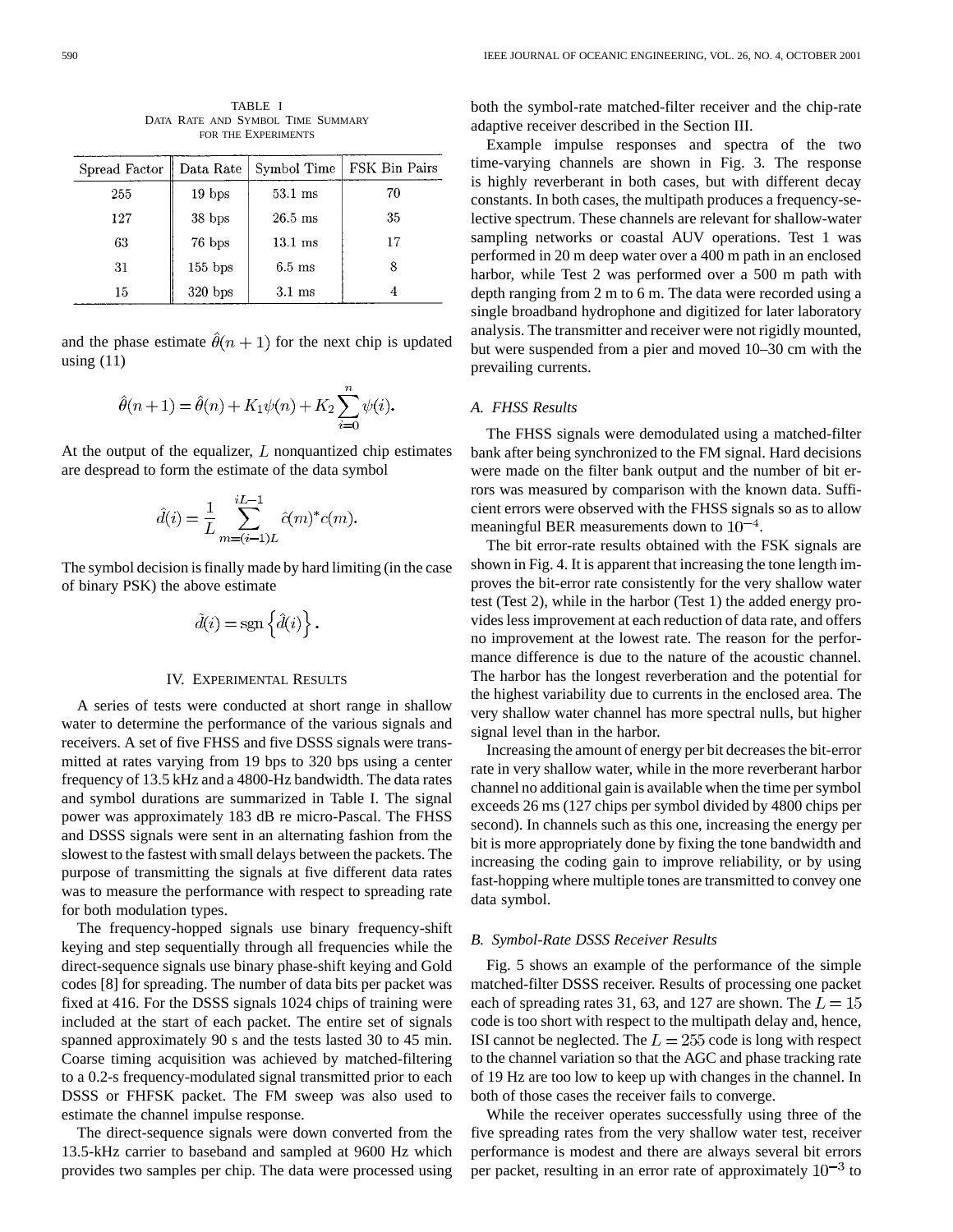

Fig. 3. Impulse response estimates and spectra from two shallow-water test sites. The impulse response estimates are obtained through matched filtering a 0.2 sec long 5 kHz bandwidth LFM sweep centered at 13.5 kHz. The spectra are estimated by using a 4800 Hz BW PN sequence sampled at 9600 Hz. (a) A 400 m link in 20 m deep water in an enclosed harbor. Note the very long delay response and frequency-selectivity.



Fig. 4. Bit-error rate as a function of symbol duration spanning 15 to 255 chip intervals at 4800 Hz bandwidth for the acoustic channels shown in Fig. 3. Test 1 corresponds to the channel shown on the left in Fig. 3 which is the harbor test case, Test 2 is the very shallow-water test. The data rates shown are 320, 155, 76, 38 and 19 bits per second.

 $10^{-2}$ , which is slightly worse than the performance of FHSS at the same rate in the same channel.

The poor performance results from the fact that this receiver neglects multipath, and thus, residual ISI is present at the output of the despreader. The severity of the ISI depends on the code length: a shorter code results in a shorter bit interval which is more susceptible to the residual ISI. At the same time, the channel variation is tracked at the symbol rate and short code lengths allow faster amplitude and phase tracking. These two effects create conflicting requirements for the spreading rate. The resulting bit rate may not match communication system design needs in terms of throughput or the number of desired users.

#### *C. Chip-Rate DSSS Receiver Results*

The results obtained using the chip-rate adaptive DSSS receiver are shown in Fig. 6 where the output SNR after equalization and despreading is plotted versus the spreading rate. The measured error rate was near zero for both tests and, thus, it is more instructive to plot the output SNR than the bit-error rate. The adaptive filters are updated using perfect feedback so that the results shown here represent best-case processing with the chip-rate DFE. The achievable processing gain is now a function of residual phase distortion and irreducible ISI at the equalizer output.

For both test cases, the 255 chips per symbol rate offers little increase in output SNR over the 127 chips per symbol rate. This fact indicates that there is no performance improvement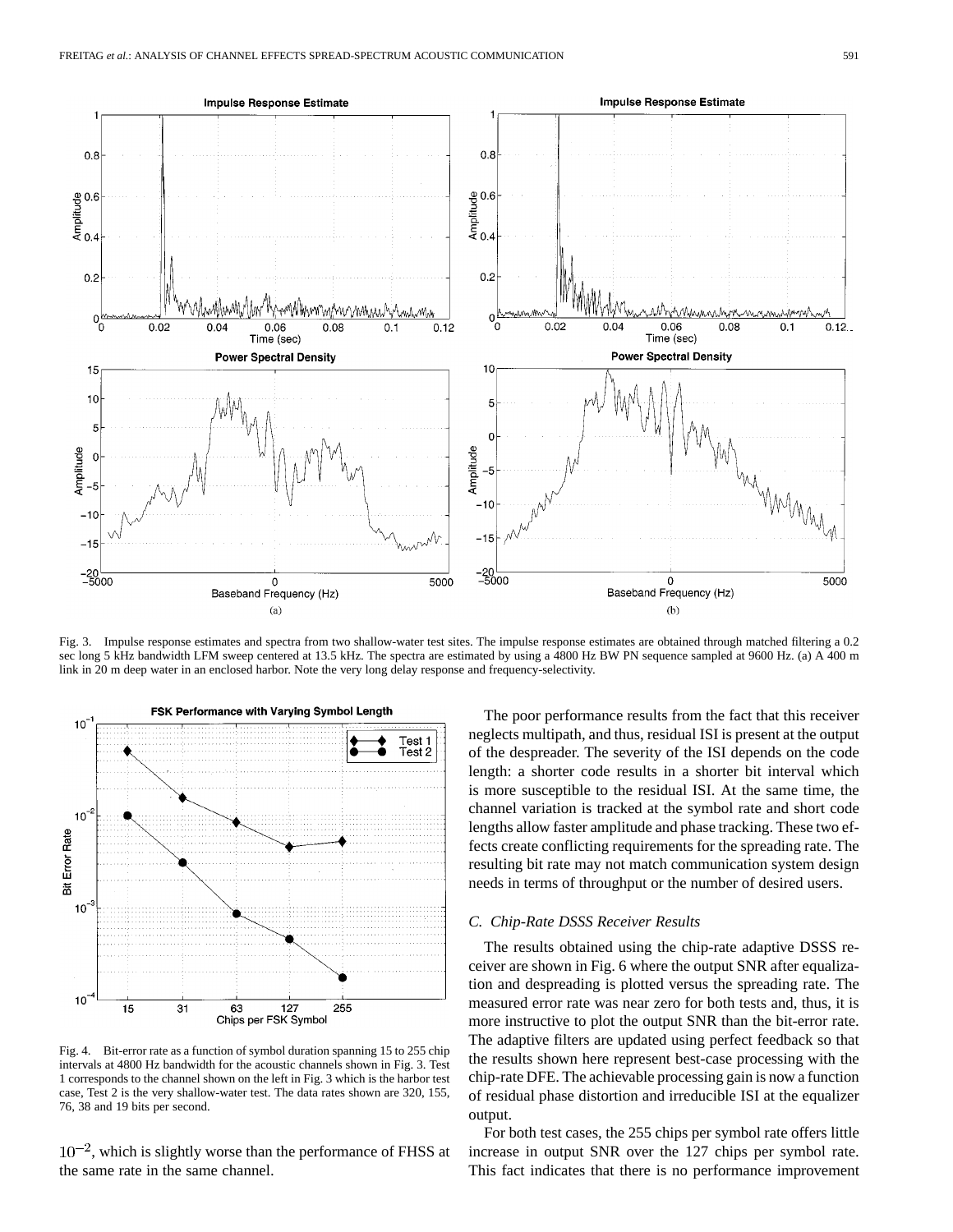

Fig. 5. Results from the symbol-rate receiver with PLL and AGC using code lengths 31, 63 and 127. In the first column are the scatter plots of bit estimates on which final decisions are made. In each instance there are a few  $(2-4)$  bit errors per packet; however, the receiver operation is not affected by error propagation. Three bits suffice to train the decision-directed PLL. The phase estimates are shown in the second column. The third column shows the signal amplitude estimated by the AGC. Both the phase and the amplitude estimates illustrate the rapid time-variation of the shallow-water channel.



Fig. 6. SNR measured at the output of the despreader using the adaptive equalizer. Test 2 is the very shallow water case which offers better performance than the highly reverberant harbor. As with the FSK signals, the resulting data rates are 320, 155, 76, 38 and 19 bits per second for these spreading rates.

to be gained by reducing the symbol rate below 38 bps in this particular set of acoustic channels. In order to increase reliability at very low data rates, further redundancy is best introduced through error-correction coding rather than through longer spreading sequences.

Comparing the performance of the two DSSS receivers shows the superiority of the receiver that uses adaptive chip-rate processing. While certain benign channels may allow use of the matched-filter receiver, for flexibility in selecting the signaling rate, a chip-rate receiver is highly desirable. Alternative versions of the fully adaptive receiver are possible, and these are currently under investigation.

# V. CONCLUSION

The performance of frequency—hopping and direct—sequence CDMA systems depends upon the nature of the acoustic channel. Experimental results obtained so far in shallow water point to the time-variability as the primary limitation to the performance of the conventional receiver. DSSS is shown to provide excellent performance when coupled with a chip-rate adaptive equalizer. Channel variability which is not removed by the adaptive equalizer ultimately determines the performance of the receiver at high spreading rates.

The symbol-rate receiver with PLL and AGC is sometimes adequate, but the range of conditions where it provides satisfactory performance may not be sufficient for multivehicle ocean sampling networks in shallow water. When the channel changes faster than the symbol rate, degradation in performance is observed and a chip-rate adaptive receiver is required.

The raw bit error rate of FHSS is higher than that of DSSS for the same SNR, though FHSS is very simple and thus attractive for certain applications. In addition, FHSS offers good intrinsic